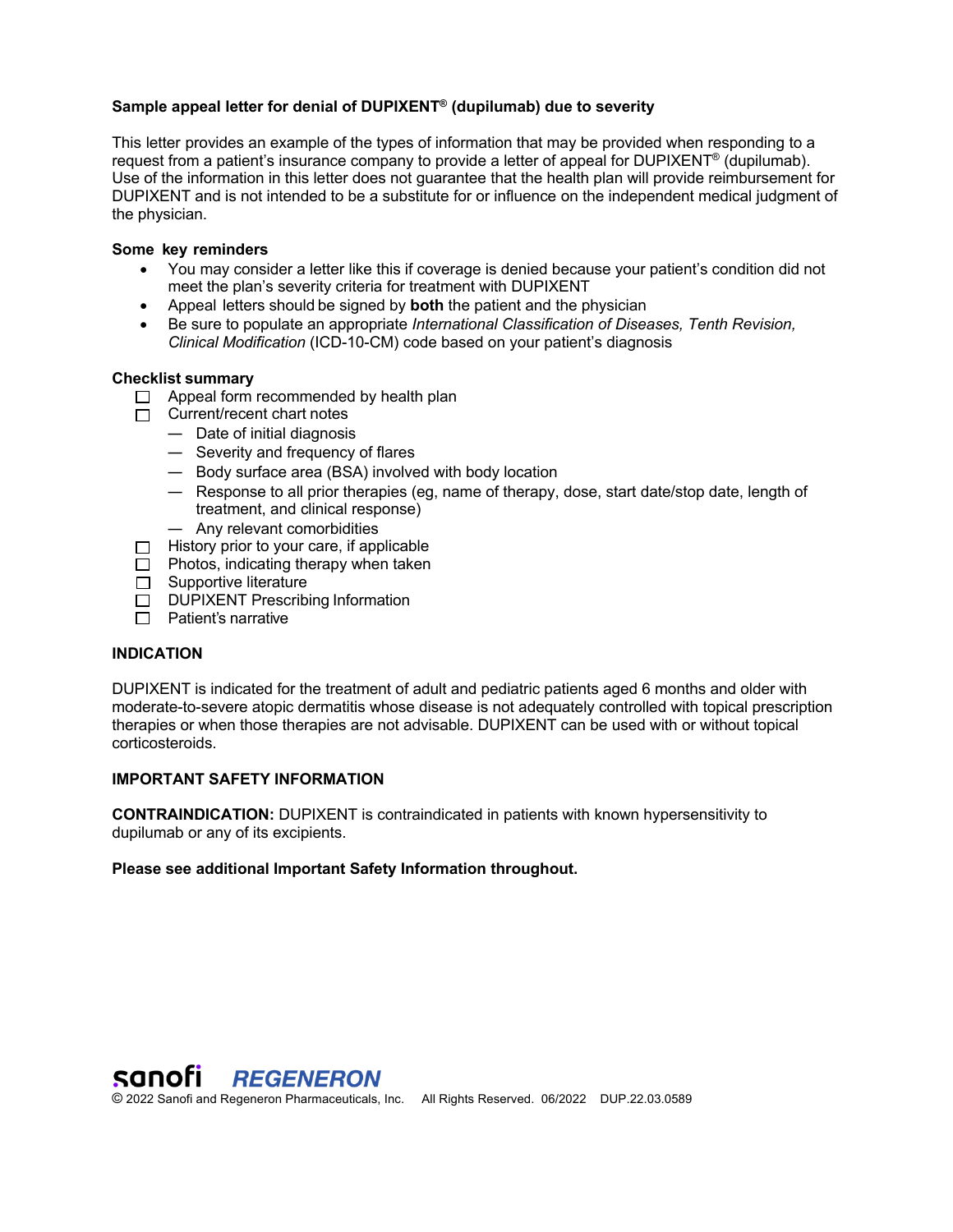#### [Insert office letterhead here] **EXAMPLE**

[Date] **Re:** [Patient Full Name]

Dear [Contact Name]:

[Plan name] Date of birth: [Patient date of birth] [Plan street address] Member ID: [Patient ID number] [Plan city, state ZIP code] Group number: [Patient group number]

This letter serves as the *[first/second]* appeal for approval of DUPIXENT<sup>®</sup> (dupilumab), which was originally denied to [Patient Full Name] on [Date of Denial] because the patient's condition did not meet the plan's severity criteria based on [indicate reasoning mentioned in denial letter].

Since [Date], [Patient Full Name] has been under my care for [diagnosis] (ICD-10-CM code: [insert code]). I have included a detailed explanation of the severity of [Patient's First Name]'s disease, information about [his/her] medical history, a statement summarizing my treatment rationale, and a copy of the Prescribing Information for DUPIXENT, which is indicated for this condition.

Current symptoms and condition:

- Severity: *Body surface area involved*: [ ] less than 10% [ ] 10% or more *Sensitive areas affected [Check all that apply]*: [ ] hands [ ] feet [ ] face and neck [ ] [specify other area] [ ] genitals/groin [ ] scalp [ ] intertriginous areas *Assessment of severity:*
	- Redness [Describe the level of erythema and inflammation]
- Thickness [Describe the level of induration, papulation, and swelling]
- Excoriation [Describe the level of skin loss due to scratching]
- Lichenification [Describe the level of lined skin and prurigo nodules]
- [Explain why patient's recent symptoms, severity of condition, and impact of disease warrant treatment with DUPIXENT]

### Summary of patient history:

- [Treatment history, including duration of each type of therapy]
- [Response to past therapies (eg, name of therapy, dose, start date/stop date, length of treatment, and clinical response)]
- [Note any contraindications to systemic immunosuppressants]

### [Summarize your reasons why the patient's condition warrants treatment with DUPIXENT]

In order for me to provide appropriate care for my patient, it is important that [Plan Name] provide adequate coverage for this treatment. Please call me at [Primary Treating Site Phone Number] if I can be of further assistance or you require additional information. Thank you in advance for your immediate attention and prompt review of this request.

Sincerely,

[Treating Physician's Name, MD/DO/NP/PA] [Patient/Legal Representative's Name]

[Treating Physician's Signature] [Patient/Legal Representative's Signature, if required]

Enclosures: [See Checklist on previous page]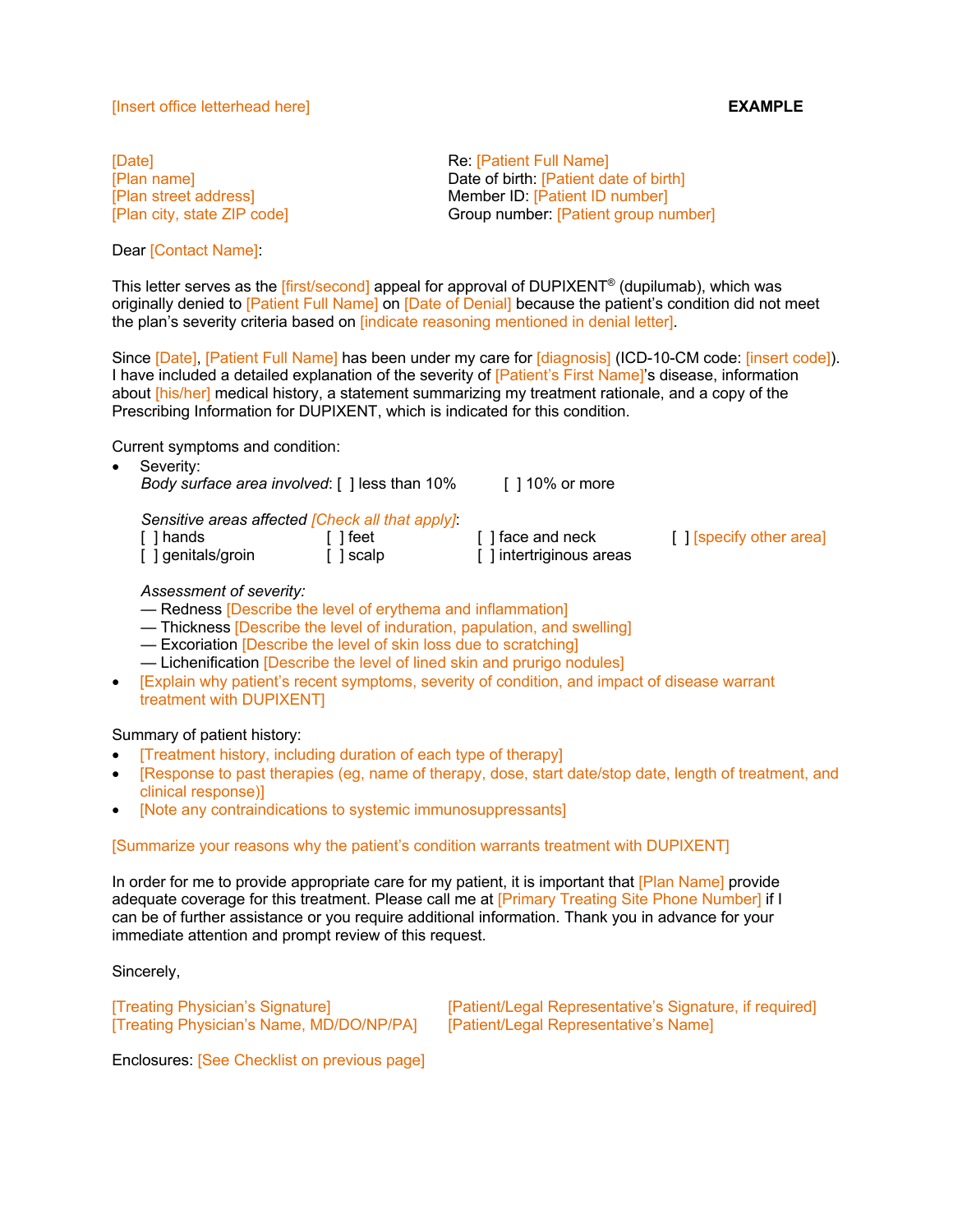# **IMPORTANT SAFETY INFORMATION for DUPIXENT® (cont'd)**

#### **WARNINGS AND PRECAUTIONS**

**Hypersensitivity:** Hypersensitivity reactions, including anaphylaxis, serum sickness or serum sicknesslike reactions, angioedema, generalized urticaria, rash, erythema nodosum, and erythema multiforme have been reported. If a clinically significant hypersensitivity reaction occurs, institute appropriate therapy and discontinue DUPIXENT.

**Conjunctivitis and Keratitis:** Conjunctivitis and keratitis occurred more frequently in atopic dermatitis subjects who received DUPIXENT versus placebo. Conjunctivitis was the most frequently reported eye disorder. Most subjects with conjunctivitis or keratitis recovered or were recovering during the treatment period. Conjunctivitis and keratitis have been reported with DUPIXENT in postmarketing settings, predominantly in atopic dermatitis patients. Some patients reported visual disturbances (e.g., blurred vision) associated with conjunctivitis or keratitis. Advise patients to report new onset or worsening eye symptoms to their healthcare provider. Consider ophthalmological examination for patients who develop conjunctivitis that does not resolve following standard treatment or signs and symptoms suggestive of keratitis, as appropriate.

**Risk Associated with Abrupt Reduction of Corticosteroid Dosage:** Do not discontinue systemic, topical, or inhaled corticosteroids abruptly upon initiation of DUPIXENT. Reductions in corticosteroid dose, if appropriate, should be gradual and performed under the direct supervision of a healthcare provider. Reduction in corticosteroid dose may be associated with systemic withdrawal symptoms and/or unmask conditions previously suppressed by systemic corticosteroid therapy.

**Atopic Dermatitis Patients with Co-morbid Asthma:** Advise patients not to adjust or stop their asthma treatments without consultation with their physicians.

**Arthralgia:** Arthralgia has been reported with the use of DUPIXENT with some patients reporting gait disturbances or decreased mobility associated with joint symptoms; some cases resulted in hospitalization. Advise patients to report new onset or worsening joint symptoms. If symptoms persist or worsen, consider rheumatological evaluation and/or discontinuation of DUPIXENT.

**Parasitic (Helminth) Infections:** It is unknown if DUPIXENT will influence the immune response against helminth infections. Treat patients with pre-existing helminth infections before initiating therapy with DUPIXENT. If patients become infected while receiving treatment with DUPIXENT and do not respond to anti-helminth treatment, discontinue treatment with DUPIXENT until the infection resolves. **Vaccinations:** Consider completing all age-appropriate vaccinations as recommended by current immunization guidelines prior to initiating DUPIXENT. Avoid use of live vaccines in patients treated with DUPIXENT.

**ADVERSE REACTIONS:** The most common adverse reactions (incidence ≥1% at Week 16) in adult patients with atopic dermatitis are injection site reactions, conjunctivitis, blepharitis, oral herpes, keratitis, eye pruritus, other herpes simplex virus infection, dry eye, and eosinophilia. The safety profile in pediatric patients through Week 16 was similar to that of adults with atopic dermatitis. In an open-label extension study, the long-term safety profile of DUPIXENT ± TCS in pediatric patients observed through Week 52 was consistent with that seen in adults with atopic dermatitis, with hand-foot-and-mouth disease and skin papilloma (incidence ≥2%) reported in patients 6 months to 5 years of age. These cases did not lead to study drug discontinuation.